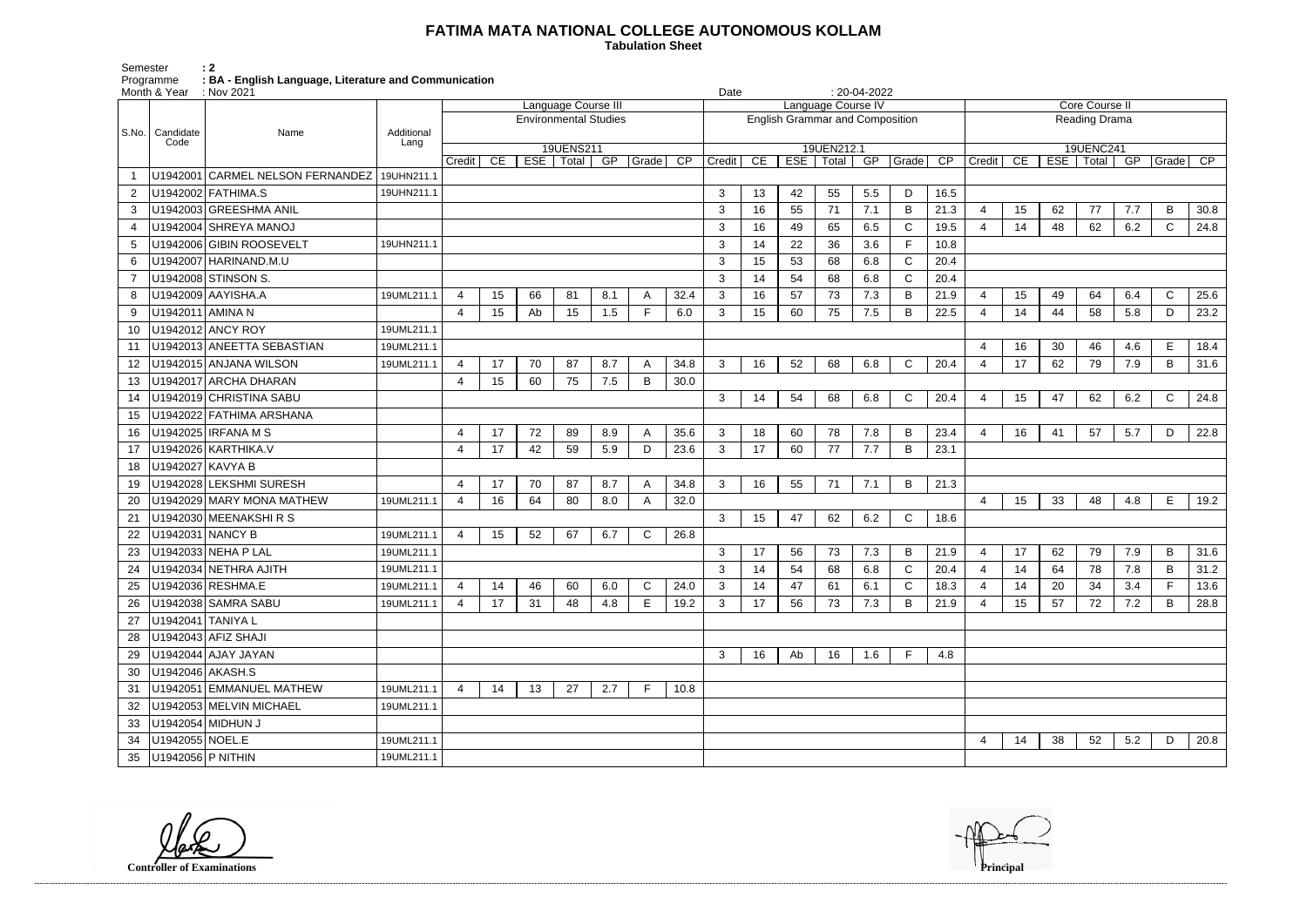|                             |                         |                    | Language Course III          |        |            |                  |  |             |  |               |    |     | Language Course IV                     |  | Core Course II     |    |     |            |  |          |  |
|-----------------------------|-------------------------|--------------------|------------------------------|--------|------------|------------------|--|-------------|--|---------------|----|-----|----------------------------------------|--|--------------------|----|-----|------------|--|----------|--|
|                             |                         |                    | <b>Environmental Studies</b> |        |            |                  |  |             |  |               |    |     | <b>English Grammar and Composition</b> |  | Reading Drama      |    |     |            |  |          |  |
| S.No.   Candidate  <br>Code | Name                    | Additional<br>Lanc |                              |        |            |                  |  |             |  |               |    |     |                                        |  |                    |    |     |            |  |          |  |
|                             |                         |                    |                              |        |            | <b>19UENS211</b> |  |             |  |               |    |     | 19UEN212.1                             |  |                    |    |     | 19UENC241  |  |          |  |
|                             |                         |                    | Credit                       | $CE =$ | <b>ESE</b> | Total            |  | GP Grade CP |  | <b>Credit</b> | CE | ESE | $\sqrt{ }$ Total $\mid$                |  | GP Grade CP Credit | CE | ESE | Total   GP |  | Grade CP |  |
|                             | 36   U1942058   SURAJ R | 19UML211.1         |                              |        |            |                  |  |             |  |               |    |     |                                        |  |                    |    |     |            |  |          |  |

**Controller of Examinations**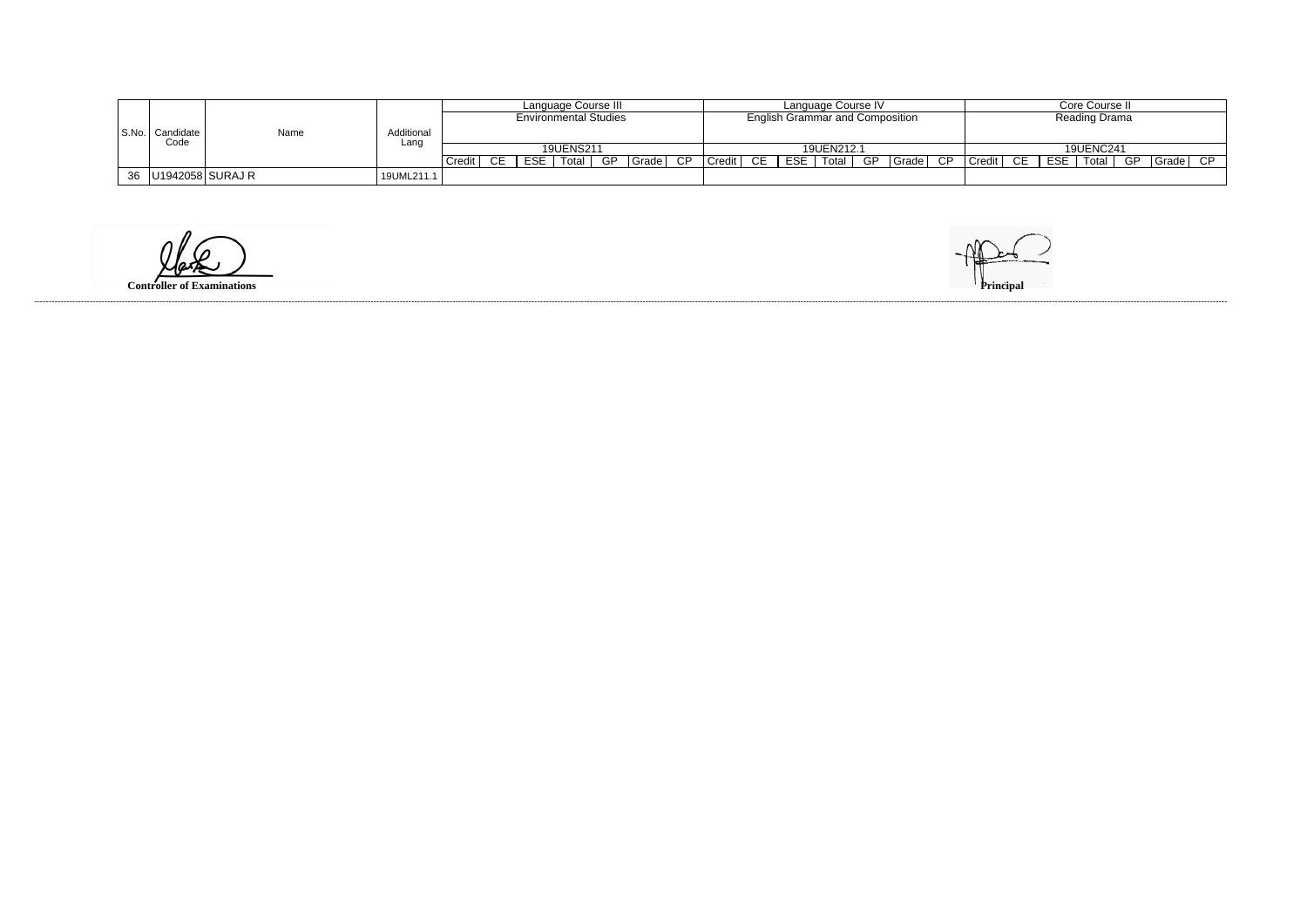|                |                    |                                  |                    | <b>Complementary Course III</b> |    |                |                                    |     |              | <b>Complementary Course IV</b> |                          |    |            |             |     |              |                 |  |
|----------------|--------------------|----------------------------------|--------------------|---------------------------------|----|----------------|------------------------------------|-----|--------------|--------------------------------|--------------------------|----|------------|-------------|-----|--------------|-----------------|--|
|                |                    |                                  |                    |                                 |    |                | History of English Literature - II |     |              |                                | <b>Technical English</b> |    |            |             |     |              |                 |  |
| S.No.          | Candidate<br>Code  | Name                             | Additional<br>Lang |                                 |    |                |                                    |     |              |                                |                          |    |            |             |     |              |                 |  |
|                |                    |                                  |                    |                                 | CE | <b>ESE</b>     | 19UENC231                          | GP  | Grade        | $\overline{CP}$                | Credit                   | CE | <b>ESE</b> | 19UCM231    | GP  |              | $\overline{CP}$ |  |
|                |                    | U1942001 CARMEL NELSON FERNANDEZ | 19UHN211.1         | Credit<br>3                     | 14 | 28             | Total<br>42                        | 4.2 | E            | 12.6                           | 3                        | 14 | 28         | Total<br>42 | 4.2 | Grade<br>E   | 12.6            |  |
| 2              |                    | U1942002 FATHIMA.S               | 19UHN211.1         | 3                               | 14 | 8              | 22                                 | 2.2 | F.           | 6.6                            | 3                        | 15 | 37         | 52          | 5.2 | D            | 15.6            |  |
| 3              |                    | U1942003 GREESHMA ANIL           |                    | 3                               | 14 | 63             | 77                                 | 7.7 | B            | 23.1                           | 3                        | 16 | 61         | 77          | 7.7 | B            | 23.1            |  |
| 4              |                    | U1942004 SHREYA MANOJ            |                    | 3                               | 14 | 43             | 57                                 | 5.7 | D            | 17.1                           |                          |    |            |             |     |              |                 |  |
| 5              |                    | U1942006 GIBIN ROOSEVELT         | 19UHN211.1         | 3                               | 14 | Ab             | 14                                 | 1.4 | F            | 4.2                            | 3                        | 14 | 28         | 42          | 4.2 | E.           | 12.6            |  |
| 6              |                    | U1942007 HARINAND.M.U            |                    | 3                               | 15 | 37             | 52                                 | 5.2 | D            | 15.6                           |                          |    |            |             |     |              |                 |  |
| $\overline{7}$ |                    | U1942008 STINSON S.              |                    | $\mathfrak{S}$                  | 14 | 55             | 69                                 | 6.9 | C            | 20.7                           | 3                        | 15 | 31         | 46          | 4.6 | E            | 13.8            |  |
| 8              |                    | U1942009 AAYISHA.A               | 19UML211.1         | 3                               | 14 | 45             | 59                                 | 5.9 | D            | 17.7                           | 3                        | 15 | 48         | 63          | 6.3 | $\mathsf{C}$ | 18.9            |  |
| 9              | U1942011 AMINA N   |                                  |                    | 3                               | 14 | 28             | 42                                 | 4.2 | E            | 12.6                           |                          |    |            |             |     |              |                 |  |
| 10             |                    | U1942012 ANCY ROY                | 19UML211.1         | 3                               | 14 | 28             | 42                                 | 4.2 | E            | 12.6                           | 3                        | 14 | 32         | 46          | 4.6 | E            | 13.8            |  |
| 11             |                    | U1942013 ANEETTA SEBASTIAN       | 19UML211.1         |                                 |    |                |                                    |     |              |                                |                          |    |            |             |     |              |                 |  |
| 12             |                    | U1942015 ANJANA WILSON           | 19UML211.1         | 3                               | 15 | 21             | 36                                 | 3.6 | F.           | 10.8                           |                          |    |            |             |     |              |                 |  |
| 13             |                    | U1942017 ARCHA DHARAN            |                    | 3                               | 14 | 54             | 68                                 | 6.8 | C            | 20.4                           | 3                        | 15 | 64         | 79          | 7.9 | B            | 23.7            |  |
| 14             |                    | U1942019 CHRISTINA SABU          |                    | 3                               | 14 | 50             | 64                                 | 6.4 | $\mathsf{C}$ | 19.2                           | 3                        | 15 | 38         | 53          | 5.3 | D            | 15.9            |  |
| 15             |                    | U1942022 FATHIMA ARSHANA         |                    | 3                               | 14 | 44             | 58                                 | 5.8 | D            | 17.4                           |                          |    |            |             |     |              |                 |  |
| 16             |                    | U1942025 IRFANA M S              |                    | 3                               | 17 | 38             | 55                                 | 5.5 | D            | 16.5                           | 3                        | 17 | 54         | 71          | 7.1 | B            | 21.3            |  |
| 17             |                    | U1942026 KARTHIKA.V              |                    |                                 |    |                |                                    |     |              |                                |                          |    |            |             |     |              |                 |  |
| 18             | U1942027 KAVYA B   |                                  |                    | 3                               | 14 | 51             | 65                                 | 6.5 | C            | 19.5                           | 3                        | 14 | 65         | 79          | 7.9 | В            | 23.7            |  |
| 19             |                    | U1942028 LEKSHMI SURESH          |                    | 3                               | 16 | 46             | 62                                 | 6.2 | C            | 18.6                           | 3                        | 16 | 65         | 81          | 8.1 | Α            | 24.3            |  |
| 20             |                    | U1942029 MARY MONA MATHEW        | 19UML211.1         | 3                               | 15 | 28             | 43                                 | 4.3 | E.           | 12.9                           |                          |    |            |             |     |              |                 |  |
| 21             |                    | U1942030 MEENAKSHIRS             |                    |                                 |    |                |                                    |     |              |                                |                          |    |            |             |     |              |                 |  |
| 22             | U1942031 NANCY B   |                                  | 19UML211.1         | 3                               | 14 | 33             | 47                                 | 4.7 | E            | 14.1                           |                          |    |            |             |     |              |                 |  |
| 23             |                    | U1942033 NEHA P LAL              | 19UML211.1         | 3                               | 17 | 51             | 68                                 | 6.8 | C            | 20.4                           |                          |    |            |             |     |              |                 |  |
| 24             |                    | U1942034 NETHRA AJITH            | 19UML211.1         |                                 |    |                |                                    |     |              |                                |                          |    |            |             |     |              |                 |  |
| 25             |                    | U1942036 RESHMA.E                | 19UML211.1         | 3                               | 14 |                | 15                                 | 1.5 | F            | 4.5                            | 3                        | 14 | Ab         | 14          | 1.4 | F.           | 4.2             |  |
| 26             |                    | U1942038 SAMRA SABU              | 19UML211.1         | 3                               | 17 | 41             | 58                                 | 5.8 | D            | 17.4                           |                          |    |            |             |     |              |                 |  |
| 27             | U1942041 TANIYA L  |                                  |                    | 3                               | 15 | 40             | 55                                 | 5.5 | D            | 16.5                           |                          |    |            |             |     |              |                 |  |
| 28             |                    | U1942043 AFIZ SHAJI              |                    | 3                               | 15 | $\overline{7}$ | 22                                 | 2.2 | F.           | 6.6                            |                          |    |            |             |     |              |                 |  |
| 29             |                    | U1942044 AJAY JAYAN              |                    | 3                               | 14 | Ab             | 14                                 | 1.4 | F.           | 4.2                            |                          |    |            |             |     |              |                 |  |
| 30             | U1942046   AKASH.S |                                  |                    | 3                               | 14 | 57             | 71                                 | 7.1 | B            | 21.3                           |                          |    |            |             |     |              |                 |  |
| 31             |                    | U1942051 EMMANUEL MATHEW         | 19UML211.1         | 3                               | 14 | $\mathbf{1}$   | 15                                 | 1.5 | F.           | 4.5                            | 3                        | 14 | Ab         | 14          | 1.4 | F            | 4.2             |  |
| 32             |                    | U1942053 MELVIN MICHAEL          | 19UML211.1         | 3                               | 14 | 13             | 27                                 | 2.7 | F.           | 8.1                            |                          |    |            |             |     |              |                 |  |
| 33             |                    | U1942054 MIDHUN J                |                    | 3                               | 15 | 18             | 33                                 | 3.3 | F            | 9.9                            |                          |    |            |             |     |              |                 |  |
| 34             | U1942055 NOEL.E    |                                  | 19UML211.1         | 3                               | 14 | 31             | 45                                 | 4.5 | E            | 13.5                           | 3                        | 15 | 50         | 65          | 6.5 | $\mathsf{C}$ | 19.5            |  |
| 35             | U1942056 P NITHIN  |                                  | 19UML211.1         | 3                               | 14 | 16             | 30                                 | 3.0 | F.           | 9.0                            |                          |    |            |             |     |              |                 |  |

**Controller of Examinations**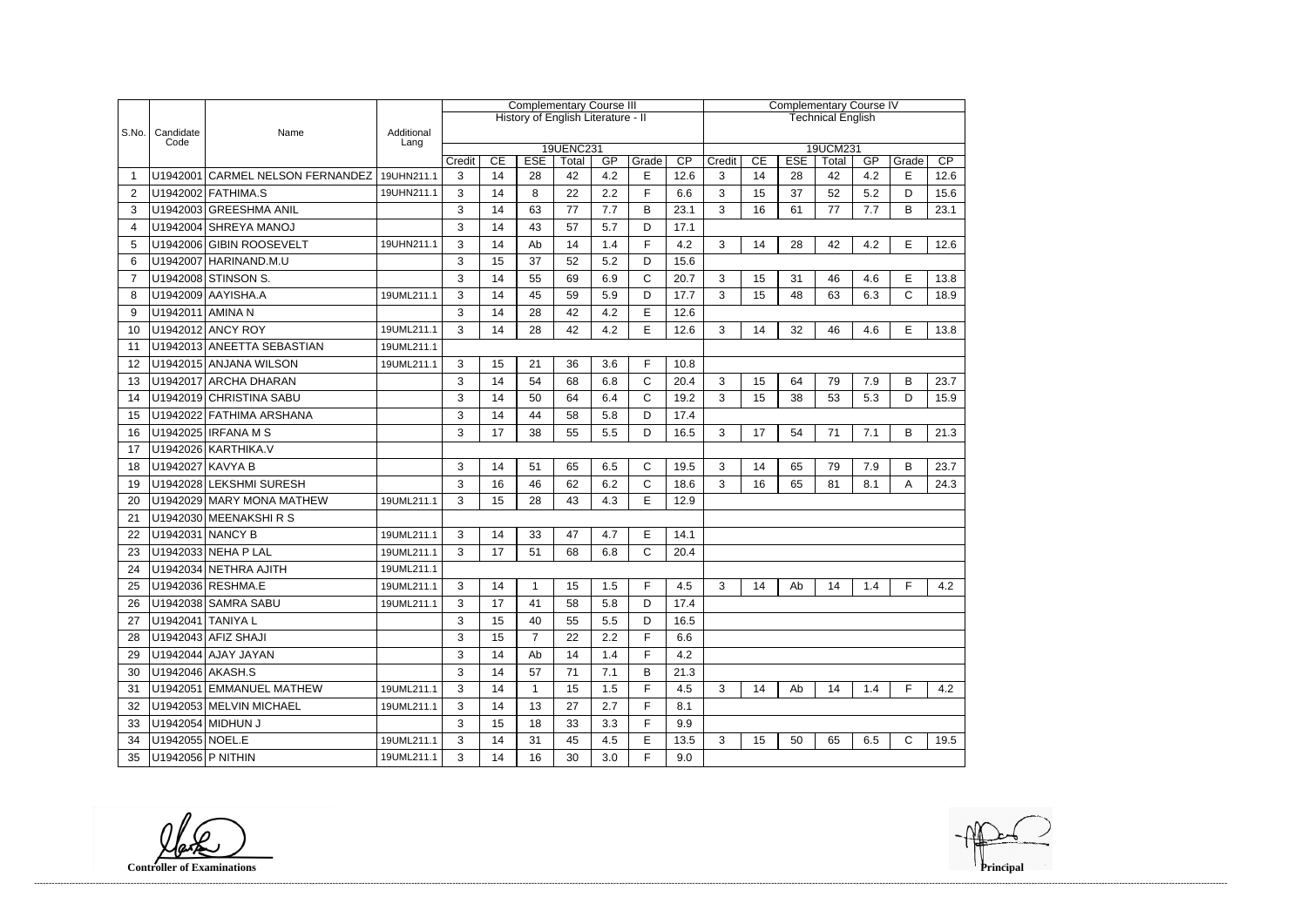|    |                             |      |                    |        |    |            | Complementary Course III           | Complementary Course IV |       |                   |                     |           |            |          |    |        |      |
|----|-----------------------------|------|--------------------|--------|----|------------|------------------------------------|-------------------------|-------|-------------------|---------------------|-----------|------------|----------|----|--------|------|
|    |                             |      |                    |        |    |            | History of English Literature - II |                         |       | Technical English |                     |           |            |          |    |        |      |
|    | S.No.   Candidate  <br>Code | Name | Additional<br>Lang |        |    |            |                                    |                         |       |                   |                     |           |            |          |    |        |      |
|    |                             |      |                    |        |    |            | 19UENC231                          |                         |       |                   |                     |           |            | 19UCM231 |    |        |      |
|    |                             |      |                    | Credit | CЕ | <b>ESE</b> | Total                              | GP                      | Grade | <b>CP</b>         | Credit <sup>1</sup> | <b>CE</b> | <b>ESE</b> | Total    | GP | Gradel | - CD |
| 36 | U1942058 SURAJ R            |      | 19UML211.1         | ⌒      | 15 | 16         | 31                                 | -2.1<br>◡.              |       | 9.3               |                     |           |            |          |    |        |      |

**Controller of Examinations**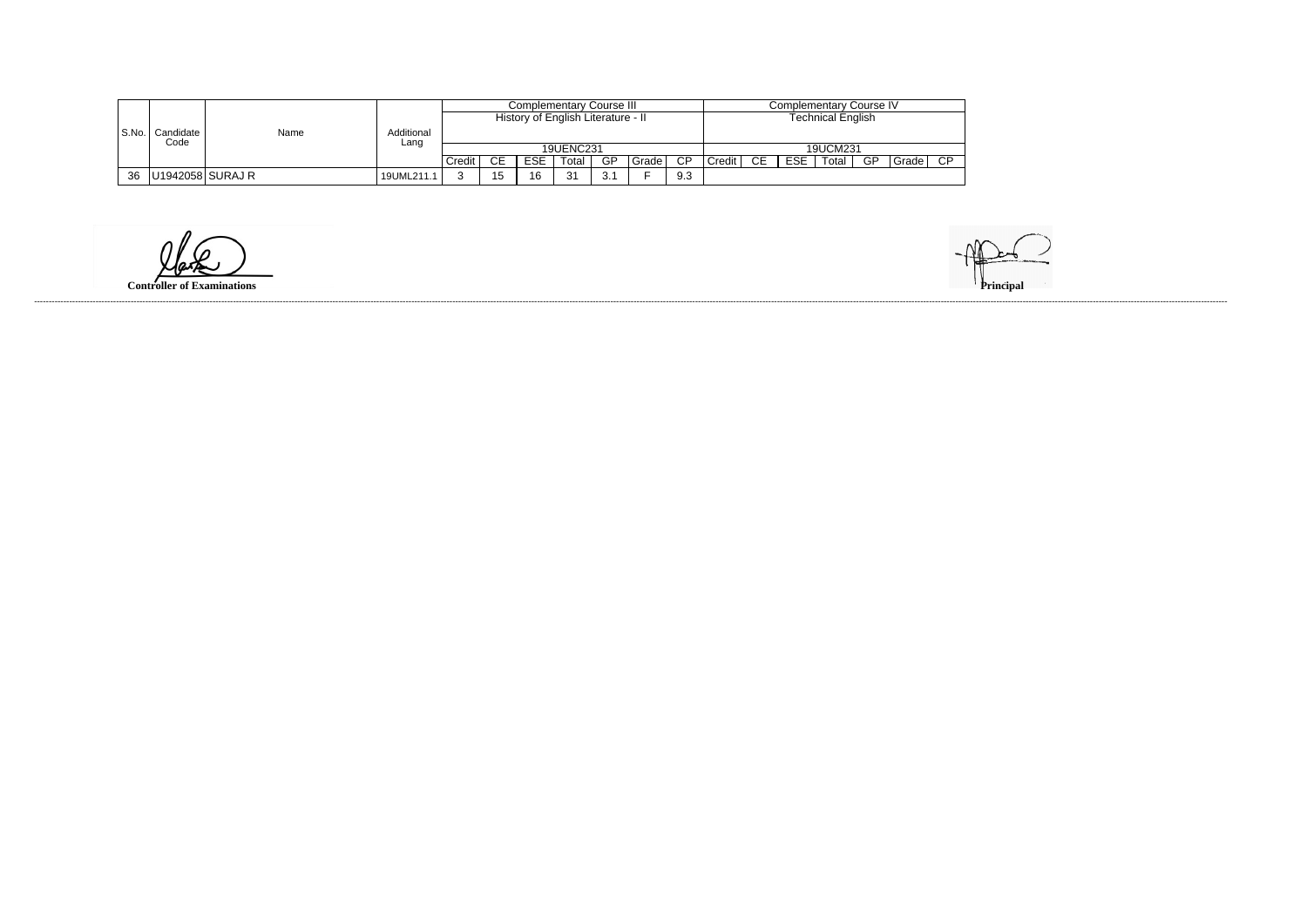|                |                   |                                |                    |        |    |            | Language Course V |     |              |                 |                |                |             |               |
|----------------|-------------------|--------------------------------|--------------------|--------|----|------------|-------------------|-----|--------------|-----------------|----------------|----------------|-------------|---------------|
|                |                   |                                |                    |        |    |            |                   |     |              |                 |                |                |             |               |
| S.No.          | Candidate<br>Code | Name                           | Additional<br>Lang |        |    |            |                   |     |              |                 | Total          | <b>SCPA</b>    | Grade       | Result        |
|                |                   |                                |                    | Credit | CE | <b>ESE</b> | Total             | GP  | Grade        | $\overline{CP}$ |                |                |             |               |
|                | U1942001          | <b>CARMEL NELSON FERNANDEZ</b> | 19UHN211.1         | 3      | 14 | 15         | 29                | 2.9 | F            | 8.7             |                |                | F           | <b>FAILED</b> |
| 2              |                   | U1942002 FATHIMA.S             | 19UHN211.1         | 3      | 17 | Ab         | 17                | 1.7 | F            | 5.1             | 110.6          | 3.46           | F           | PASSED        |
| 3              |                   | U1942003 GREESHMA ANIL         |                    |        |    |            |                   |     |              |                 | 156.5          | 4.74           | E           | PASSED        |
| 4              |                   | U1942004 SHREYA MANOJ          |                    |        |    |            |                   |     |              |                 | 116.3          | 5.06           | D           | PASSED        |
| 5              | U1942006          | <b>GIBIN ROOSEVELT</b>         | 19UHN211.1         | 3      | 15 | Ab         | 15                | 1.5 | F            | 4.5             |                |                | F           | <b>FAILED</b> |
| 6              |                   | U1942007 HARINAND.M.U          |                    |        |    |            |                   |     |              |                 | 113.2          | 4.35           | E           | PASSED        |
| $\overline{7}$ |                   | U1942008 STINSON S.            |                    |        |    |            |                   |     |              |                 | 132.2          | 4.56           | E           | PASSED        |
| 8              |                   | U1942009 AAYISHA.A             | 19UML211.1         | 3      | 15 | 66         | 81                | 8.1 | A            | 24.3            | 142.8          | 7.14           | В           | PASSED        |
| 9              | U1942011 AMINA N  |                                |                    |        |    |            |                   |     |              |                 | 124.5          | 3.66           | F           | PASSED        |
| 10             |                   | U1942012 ANCY ROY              | 19UML211.1         | 3      | 14 | 52         | 66                | 6.6 | C            | 19.8            | 111.6          | 5.58           | D           | PASSED        |
| 11             |                   | U1942013 ANEETTA SEBASTIAN     | 19UML211.1         | 3      | 16 | 47         | 63                | 6.3 | $\mathsf{C}$ | 18.9            | 108.4          | 4.01           | E           | PASSED        |
| 12             |                   | U1942015 ANJANA WILSON         | 19UML211.1         | 3      | 17 | 66         | 83                | 8.3 | Α            | 24.9            | 144.7          | 3.91           | F           | PASSED        |
| 13             |                   | U1942017 ARCHA DHARAN          |                    |        |    |            |                   |     |              |                 | 139.5          | 4.65           | E           | PASSED        |
| 14             |                   | U1942019 CHRISTINA SABU        |                    |        |    |            |                   |     |              |                 | 114.8          | 3.83           | F           | PASSED        |
| 15             |                   | U1942022 FATHIMA ARSHANA       |                    |        |    |            |                   |     |              |                 | 109.0          | 5.45           | D           | PASSED        |
| 16             |                   | U1942025 IRFANA M S            |                    |        |    |            |                   |     |              |                 | 154.5          | 4.18           | E           | PASSED        |
| 17             |                   | U1942026 KARTHIKA.V            |                    |        |    |            |                   |     |              |                 | 150.5          | 5.57           | D           | PASSED        |
| 18             | U1942027 KAVYA B  |                                |                    |        |    |            |                   |     |              |                 | 134.5          | 5.17           | D           | PASSED        |
| 19             |                   | U1942028 LEKSHMI SURESH        |                    |        |    |            |                   |     |              |                 | 148.4          | 4.50           | E           | PASSED        |
| 20             |                   | U1942029 MARY MONA MATHEW      | 19UML211.1         | 3      | 15 | 38         | 53                | 5.3 | D            | 15.9            | 144.0          | 4.24           | E           | PASSED        |
| 21             |                   | U1942030 MEENAKSHIRS           |                    |        |    |            |                   |     |              |                 | 143.9          | 6.26           | $\mathsf C$ | PASSED        |
| 22             | U1942031 NANCY B  |                                | 19UML211.1         | 3      | 15 | Ab         | 15                | 1.5 | F            | 4.5             | 112.7          | 4.17           | E           | PASSED        |
| 23             |                   | U1942033 NEHA P LAL            | 19UML211.1         | 3      | 17 | 61         | 78                | 7.8 | В            | 23.4            | 149.2          | 4.52           | E           | PASSED        |
| 24             |                   | U1942034 NETHRA AJITH          | 19UML211.1         | 3      | 14 | 53         | 67                | 6.7 | C            | 20.1            | 140.9          | 4.70           | E           | PASSED        |
| 25             |                   | U1942036 RESHMA.E              | 19UML211.1         | 3      | 14 | 21         | 35                | 3.5 | F            | 10.5            |                |                | F           | <b>FAILED</b> |
| 26             |                   | U1942038 SAMRA SABU            | 19UML211.1         | 3      | 15 | Ab         | 15                | 1.5 | F            | 4.5             | 142.7          | 3.86           | F           | PASSED        |
| 27             | U1942041 TANIYA L |                                |                    |        |    |            |                   |     |              |                 | 111.4          | 5.57           | D.          | <b>PASSED</b> |
| 28             |                   | U1942043 AFIZ SHAJI            |                    |        |    |            |                   |     |              |                 | 134.2          | 5.83           | D           | PASSED        |
| 29             |                   | U1942044 AJAY JAYAN            |                    |        |    |            |                   |     |              |                 | 122.3          | 4.70           | E           | PASSED        |
| 30             | U1942046 AKASH.S  |                                |                    |        |    |            |                   |     |              |                 | 119.8          | 5.99           | D           | <b>PASSED</b> |
| 31             |                   | U1942051 EMMANUEL MATHEW       | 19UML211.1         | 3      | 14 | 4          | 18                | 1.8 | F            | 5.4             |                | $\blacksquare$ | F           | <b>FAILED</b> |
| 32             |                   | U1942053 MELVIN MICHAEL        | 19UML211.1         | 3      | 14 | 48         | 62                | 6.2 | C            | 18.6            | $\blacksquare$ | $\blacksquare$ | F           | <b>FAILED</b> |
| 33             |                   | U1942054 MIDHUN J              |                    |        |    |            |                   |     |              |                 |                |                | F           | <b>FAILED</b> |
| 34             | U1942055 NOEL.E   |                                | 19UML211.1         | 3      | 14 | 53         | 67                | 6.7 | $\mathbf C$  | 20.1            | 107.8          | 4.49           | E           | PASSED        |
| 35             | U1942056 P NITHIN |                                | 19UML211.1         | 3      | 14 | 5          | 19                | 1.9 | F            | 5.7             | $\sim$         | $\sim$         | F.          | <b>FAILED</b> |

**Controller of Examinations**